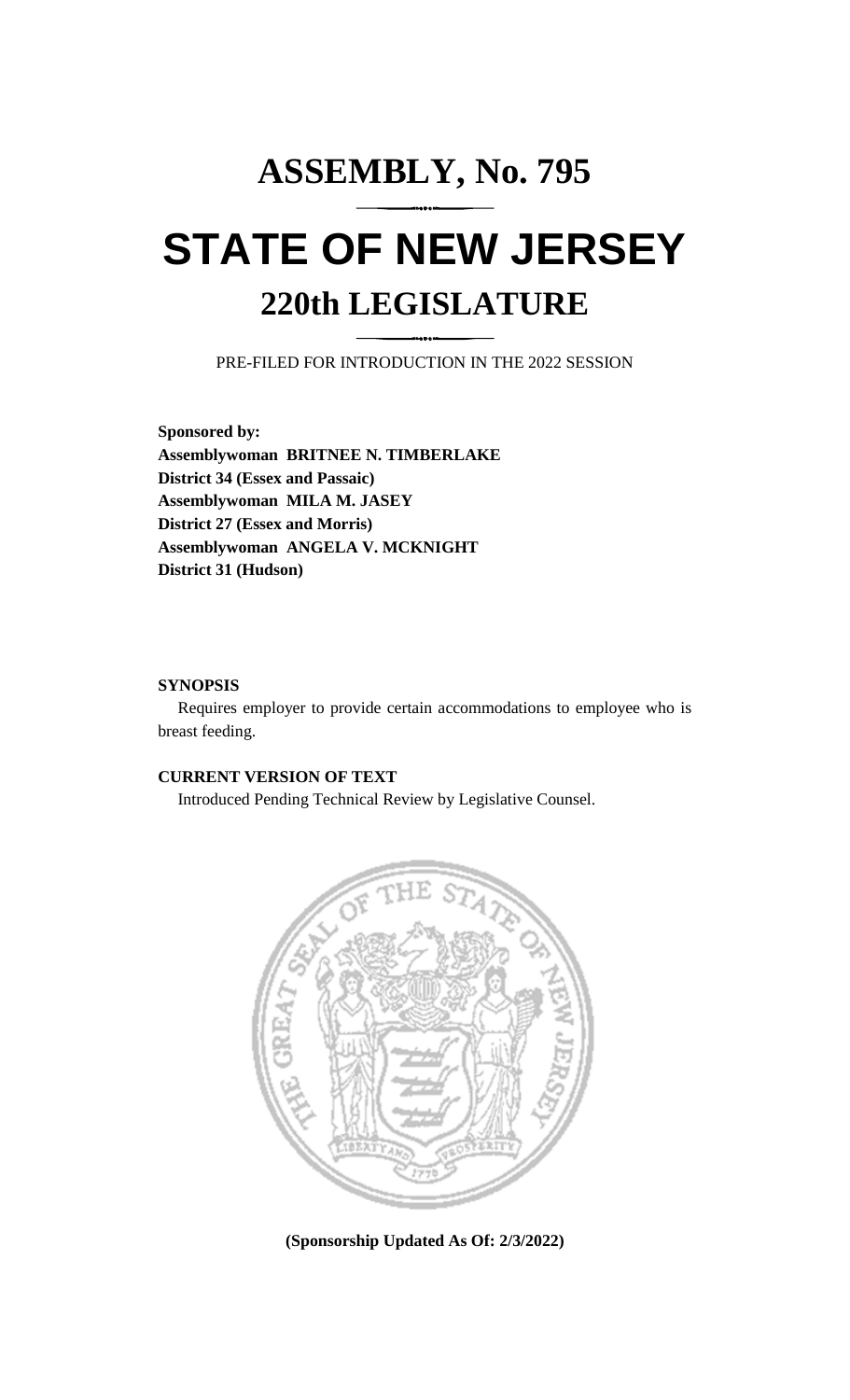$\mathcal{D}_{\mathcal{L}}$ 

 **AN ACT** concerning protections provided to employees who are breast feeding children and amending P.L.1945, c.169.

 **BE IT ENACTED** *by the Senate and General Assembly of the State of New Jersey:*

 1. Section 11 of P.L.1945, c.169 (C.10:5-12) is amended to read as follows:

 11. It shall be an unlawful employment practice, or, as the case may be, an unlawful discrimination:

 a. For an employer, because of the race, creed, color, national origin, ancestry, age, marital status, civil union status, domestic partnership status, affectional or sexual orientation, genetic information, pregnancy or breastfeeding, sex, gender identity or expression, disability or atypical hereditary cellular or blood trait of any individual, or because of the liability for service in the Armed Forces of the United States or the nationality of any individual, or because of the refusal to submit to a genetic test or make available the results of a genetic test to an employer, to refuse to hire or employ or to bar or to discharge or require to retire, unless justified by lawful considerations other than age, from employment such individual or to discriminate against such individual in compensation or in terms, conditions or privileges of employment; provided, however, it shall not be an unlawful employment practice to refuse to accept for employment an applicant who has received a notice of induction or orders to report for active duty in the armed forces; provided further that nothing herein contained shall be construed to bar an employer from refusing to accept for employment any person on the basis of sex in those certain circumstances where sex is a bona fide occupational qualification, reasonably necessary to the normal operation of the particular business or enterprise; provided further that nothing herein contained shall be construed to bar an employer from refusing to accept for employment or to promote any person over 70 years of age; provided further that it shall not be an unlawful employment practice for a club exclusively social or fraternal to use club membership as a uniform qualification for employment, or for a religious association or organization to utilize religious affiliation as a uniform qualification in the employment of clergy, religious teachers or other employees engaged in the religious activities of the association or organization, or in following the tenets of its religion in establishing and utilizing criteria for employment of an employee; provided further, that it shall not be an unlawful employment practice to require the retirement of any employee who, for the two-year period immediately before retirement, is

**Matter underlined thus is new matter.**

**EXPLANATION – Matter enclosed in bold-faced brackets [thus] in the above bill is not enacted and is intended to be omitted in the law.**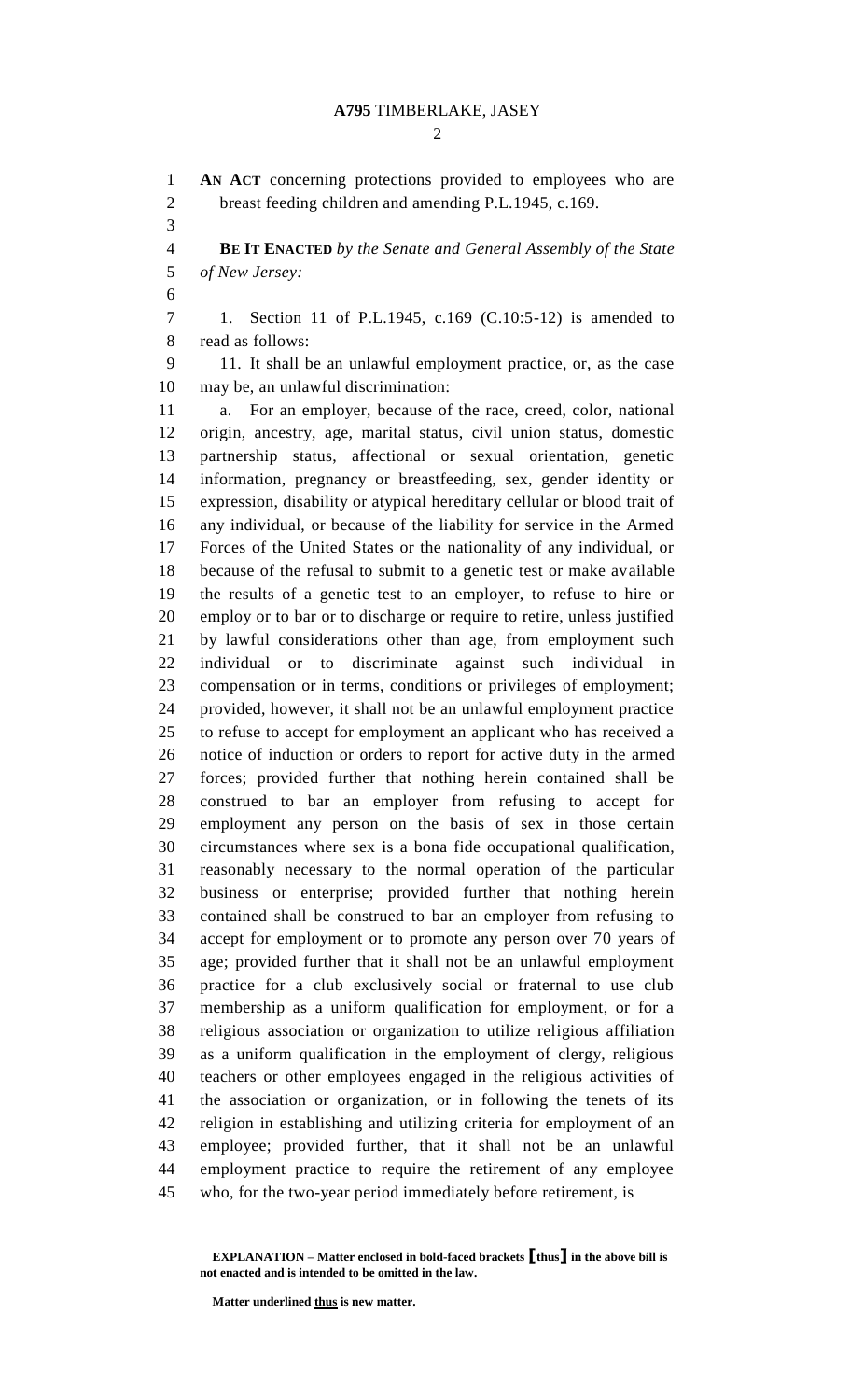employed in a bona fide executive or a high policy-making position, if that employee is entitled to an immediate non-forfeitable annual retirement benefit from a pension, profit sharing, savings or deferred retirement plan, or any combination of those plans, of the employer of that employee which equals in the aggregate at least \$27,000.00; and provided further that an employer may restrict employment to citizens of the United States where such restriction is required by federal law or is otherwise necessary to protect the national interest.

 The provisions of subsections a. and b. of section 57 of P.L.2003, c.246 (C.34:11A-20), and the provisions of section 58 of P.L.2003, c.246 (C.26:8A-11), shall not be deemed to be an unlawful discrimination under P.L.1945, c.169 (C.10:5-1 et seq.).

 For the purposes of this subsection, a "bona fide executive" is a top level employee who exercises substantial executive authority over a significant number of employees and a large volume of business. A "high policy-making position" is a position in which a person plays a significant role in developing policy and in recommending the implementation thereof.

 For the purposes of this subsection, an unlawful employment practice occurs, with respect to discrimination in compensation or in the financial terms or conditions of employment, each occasion that an individual is affected by application of a discriminatory compensation decision or other practice, including, but not limited to, each occasion that wages, benefits, or other compensation are paid, resulting in whole or in part from the decision or other practice.

 In addition to any other relief authorized by the "Law Against Discrimination," P.L.1945, c.169 (C.10:5-1 et seq.) for discrimination in compensation or in the financial terms or conditions of employment, liability shall accrue and an aggrieved person may obtain relief for back pay for the entire period of time, except not more than six years, in which the violation with regard to discrimination in compensation or in the financial terms or conditions of employment has been continuous, if the violation continues to occur within the statute of limitations.

 Nothing in this subsection shall prohibit the application of the doctrine of "continuing violation" or the "discovery rule" to any appropriate claim as those doctrines currently exist in New Jersey common law. It shall be an unlawful employment practice to require employees or prospective employees to consent to a shortened statute of limitations or to waive any of the protections provided by the "Law Against Discrimination," P.L.1945, c.169 (C.10:5-1 et seq.).

 b. For a labor organization, because of the race, creed, color, national origin, ancestry, age, marital status, civil union status, domestic partnership status, affectional or sexual orientation, gender identity or expression, disability, pregnancy or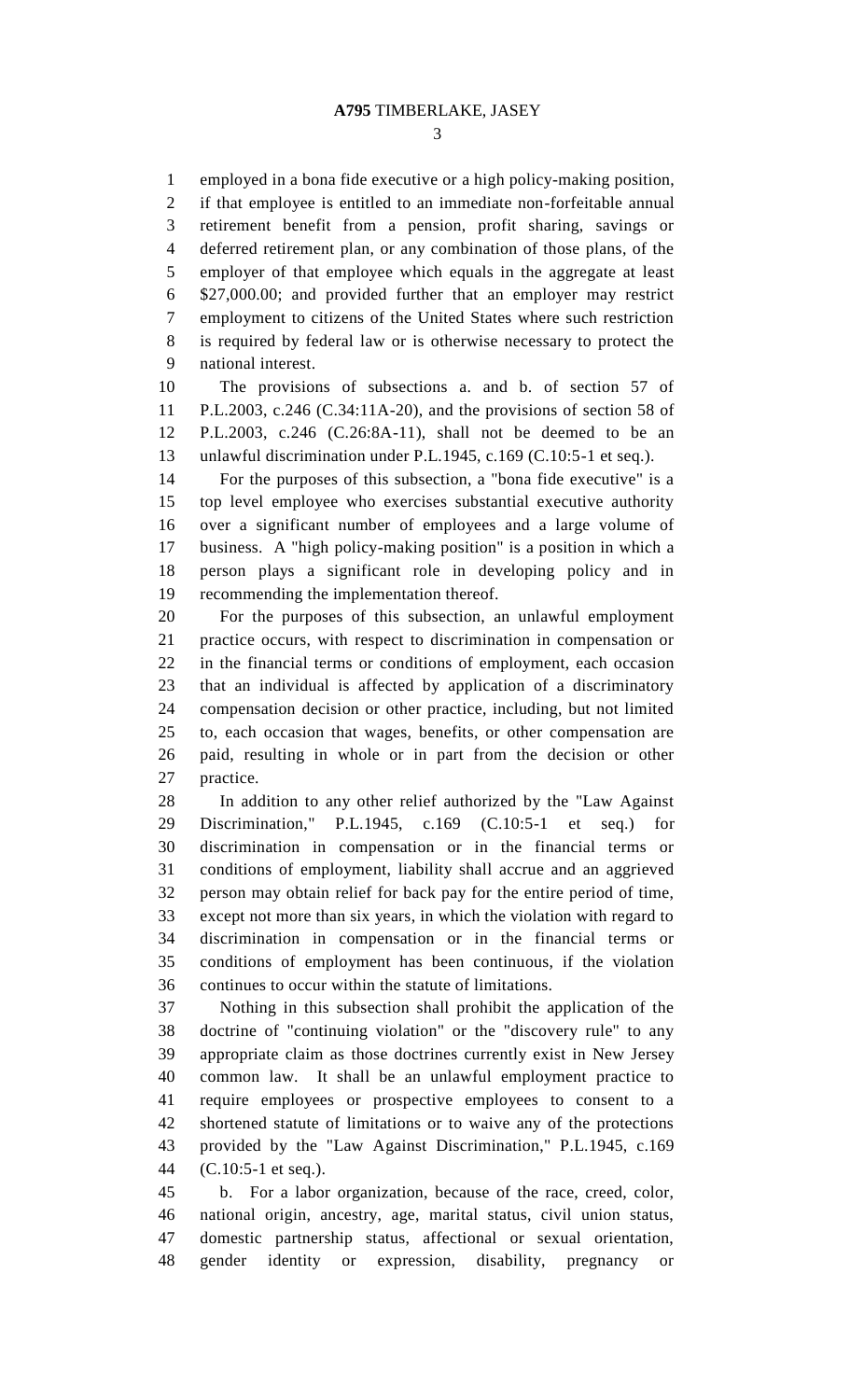breastfeeding, or sex of any individual, or because of the liability for service in the Armed Forces of the United States or nationality of any individual, to exclude or to expel from its membership such individual or to discriminate in any way against any of its members, against any applicant for, or individual included in, any apprentice or other training program or against any employer or any individual employed by an employer; provided, however, that nothing herein contained shall be construed to bar a labor organization from excluding from its apprentice or other training programs any person on the basis of sex in those certain circumstances where sex is a bona fide occupational qualification reasonably necessary to the normal operation of the particular apprentice or other training program.

 c. For any employer or employment agency to print or circulate or cause to be printed or circulated any statement, advertisement or publication, or to use any form of application for employment, or to make an inquiry in connection with prospective employment, which expresses, directly or indirectly, any limitation, specification or discrimination as to race, creed, color, national origin, ancestry, age, marital status, civil union status, domestic partnership status, affectional or sexual orientation, gender identity or expression, disability, nationality, pregnancy or breastfeeding, or sex or liability of any applicant for employment for service in the Armed Forces of the United States, or any intent to make any such limitation, specification or discrimination, unless based upon a bona fide occupational qualification.

 d. For any person to take reprisals against any person because that person has opposed any practices or acts forbidden under this act or because that person has sought legal advice regarding rights under this act, shared relevant information with legal counsel, shared information with a governmental entity, or filed a complaint, testified or assisted in any proceeding under this act or to coerce, intimidate, threaten or interfere with any person in the exercise or enjoyment of, or on account of that person having aided or encouraged any other person in the exercise or enjoyment of, any right granted or protected by this act.

 e. For any person, whether an employer or an employee or not, to aid, abet, incite, compel or coerce the doing of any of the acts forbidden under this act, or to attempt to do so.

 f. (1) For any owner, lessee, proprietor, manager, superintendent, agent, or employee of any place of public accommodation directly or indirectly to refuse, withhold from or deny to any person any of the accommodations, advantages, facilities or privileges thereof, or to discriminate against any person in the furnishing thereof, or directly or indirectly to publish, circulate, issue, display, post or mail any written or printed communication, notice, or advertisement to the effect that any of the accommodations, advantages, facilities, or privileges of any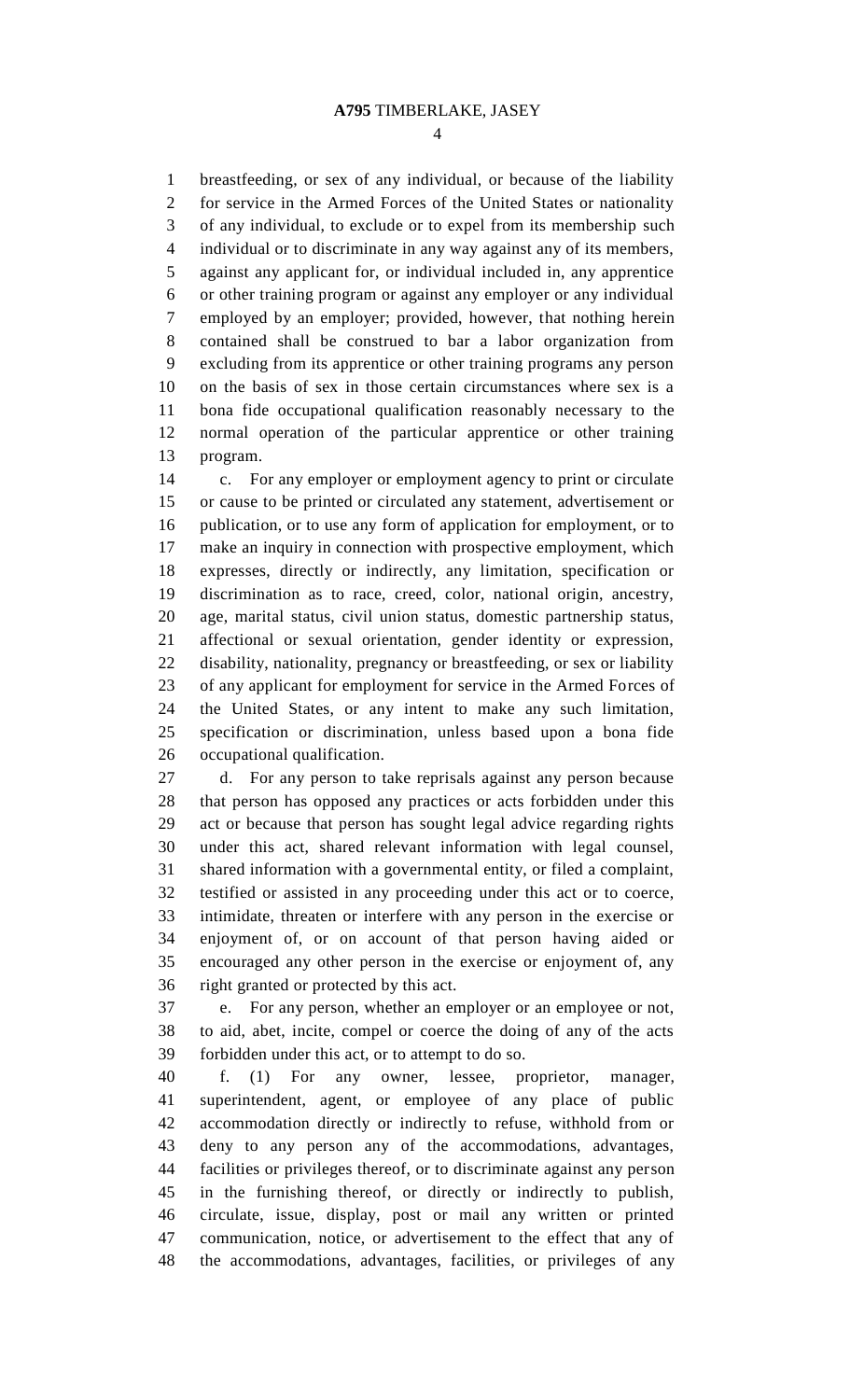such place will be refused, withheld from, or denied to any person on account of the race, creed, color, national origin, ancestry, marital status, civil union status, domestic partnership status, pregnancy or breastfeeding, sex, gender identity or expression, affectional or sexual orientation, disability, liability for service in the Armed Forces of the United States or nationality of such person, or that the patronage or custom thereat of any person of any particular race, creed, color, national origin, ancestry, marital status, civil union status, domestic partnership status, pregnancy or breastfeeding status, sex, gender identity or expression, affectional or sexual orientation, disability, liability for service in the Armed Forces of the United States or nationality is unwelcome, objectionable or not acceptable, desired or solicited, and the production of any such written or printed communication, notice or advertisement, purporting to relate to any such place and to be made by any owner, lessee, proprietor, superintendent or manager thereof, shall be presumptive evidence in any action that the same was authorized by such person; provided, however, that nothing contained herein shall be construed to bar any place of public accommodation which is in its nature reasonably restricted exclusively to individuals of one sex, and which shall include but not be limited to any summer camp, day camp, or resort camp, bathhouse, dressing room, swimming pool, gymnasium, comfort station, dispensary, clinic or hospital, or school or educational institution which is restricted exclusively to individuals of one sex, provided individuals shall be admitted based on their gender identity or expression, from refusing, withholding from or denying to any individual of the opposite sex any of the accommodations, advantages, facilities or privileges thereof on the basis of sex; provided further, that the foregoing limitation shall not apply to any restaurant as defined in R.S.33:1-1 or place where alcoholic beverages are served.

 (2) Notwithstanding the definition of "a place of public accommodation" as set forth in subsection l. of section 5 of P.L.1945, c.169 (C.10:5-5), for any owner, lessee, proprietor, manager, superintendent, agent, or employee of any private club or association to directly or indirectly refuse, withhold from or deny to any individual who has been accepted as a club member and has contracted for or is otherwise entitled to full club membership any of the accommodations, advantages, facilities or privileges thereof, or to discriminate against any member in the furnishing thereof on account of the race, creed, color, national origin, ancestry, marital status, civil union status, domestic partnership status, pregnancy or breastfeeding, sex, gender identity, or expression, affectional or sexual orientation, disability, liability for service in the Armed Forces of the United States or nationality of such person.

 In addition to the penalties otherwise provided for a violation of P.L.1945, c.169 (C.10:5-1 et seq.), if the violator of paragraph (2)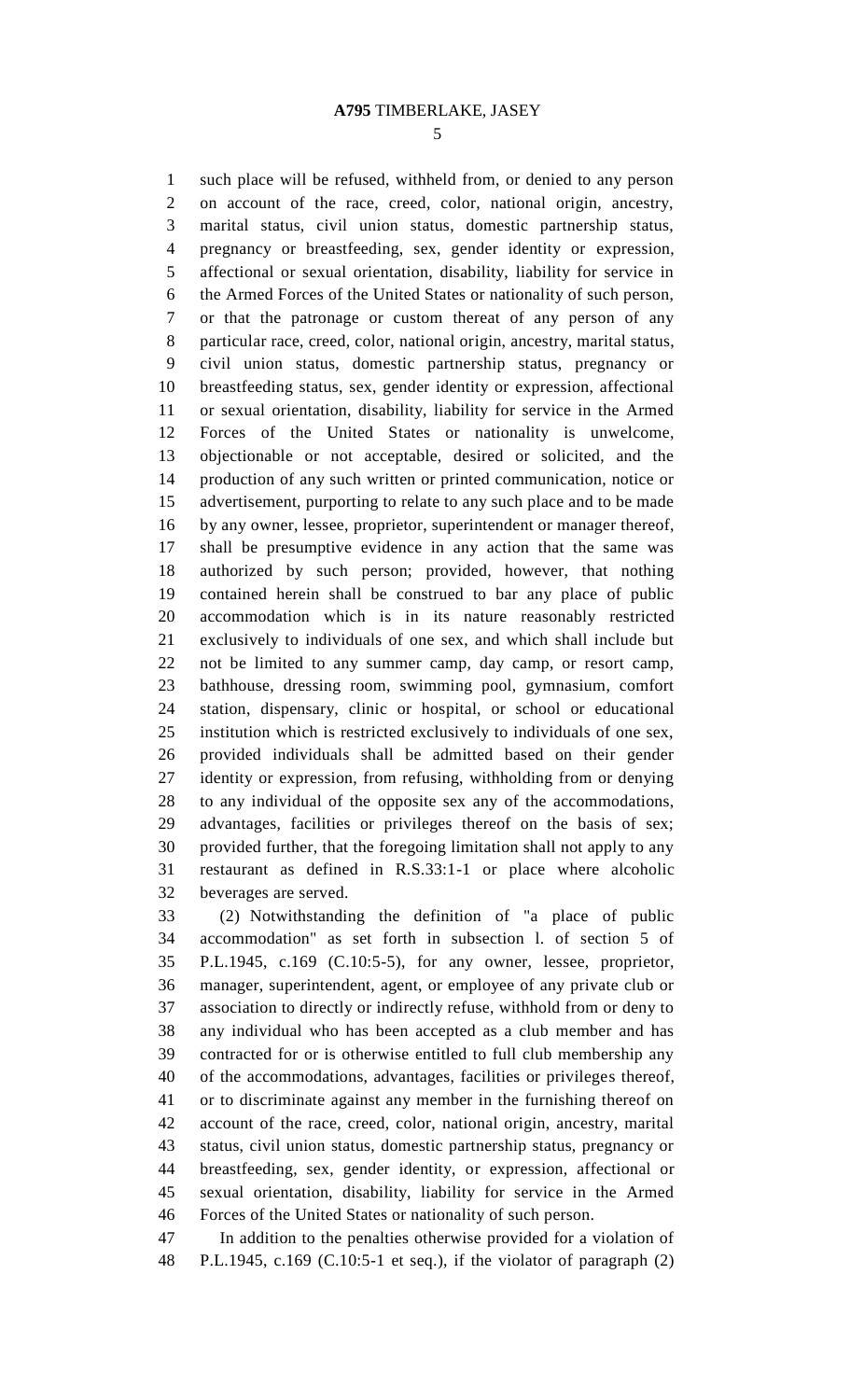of subsection f. of this section is the holder of an alcoholic beverage license issued under the provisions of R.S.33:1-12 for that private club or association, the matter shall be referred to the Director of the Division of Alcoholic Beverage Control who shall impose an appropriate penalty in accordance with the procedures set forth in R.S.33:1-31.

 g. For any person, including but not limited to, any owner, lessee, sublessee, assignee or managing agent of, or other person having the right of ownership or possession of or the right to sell, rent, lease, assign, or sublease any real property or part or portion thereof, or any agent or employee of any of these:

 (1) To refuse to sell, rent, lease, assign, or sublease or otherwise to deny to or withhold from any person or group of persons any real property or part or portion thereof because of race, creed, color, national origin, ancestry, marital status, civil union status, domestic partnership status, pregnancy or breastfeeding, sex, gender identity or expression, affectional or sexual orientation, familial status, disability, liability for service in the Armed Forces of the United States, nationality, or source of lawful income used for rental or mortgage payments;

 (2) To discriminate against any person or group of persons because of race, creed, color, national origin, ancestry, marital status, civil union status, domestic partnership status, pregnancy or breastfeeding, sex, gender identity or expression, affectional or sexual orientation, familial status, disability, liability for service in the Armed Forces of the United States, nationality or source of lawful income used for rental or mortgage payments in the terms, conditions or privileges of the sale, rental or lease of any real property or part or portion thereof or in the furnishing of facilities or services in connection therewith;

 (3) To print, publish, circulate, issue, display, post or mail, or cause to be printed, published, circulated, issued, displayed, posted or mailed any statement, advertisement, publication or sign, or to use any form of application for the purchase, rental, lease, assignment or sublease of any real property or part or portion thereof, or to make any record or inquiry in connection with the prospective purchase, rental, lease, assignment, or sublease of any real property, or part or portion thereof which expresses, directly or indirectly, any limitation, specification or discrimination as to race, creed, color, national origin, ancestry, marital status, civil union status, domestic partnership status, pregnancy or breastfeeding, sex, gender identity, or expression, affectional or sexual orientation, familial status, disability, liability for service in the Armed Forces of the United States, nationality, or source of lawful income used for rental or mortgage payments, or any intent to make any such limitation, specification or discrimination, and the production of any such statement, advertisement, publicity, sign, form of application, record, or inquiry purporting to be made by any such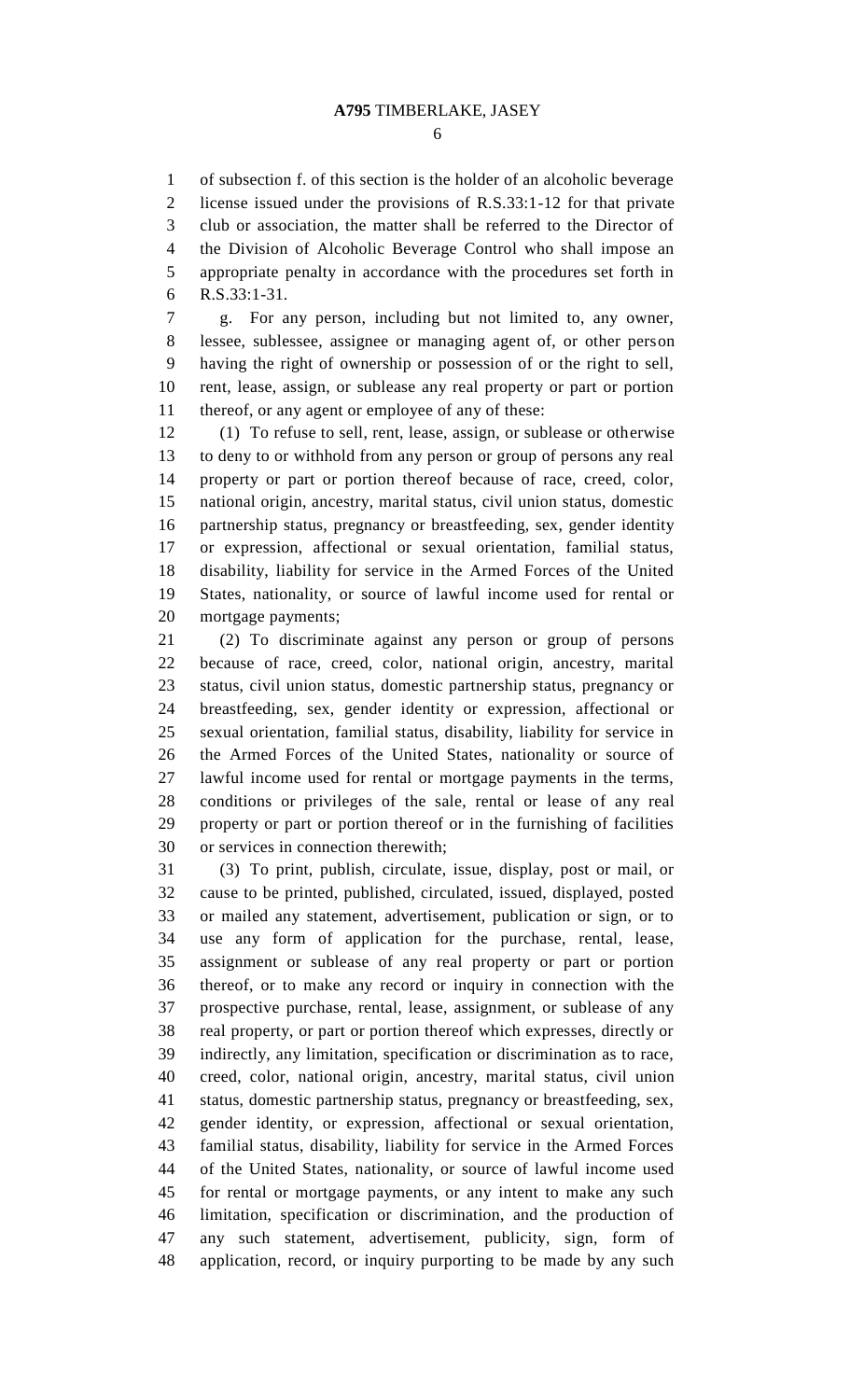person shall be presumptive evidence in any action that the same was authorized by such person; provided, however, that nothing contained in this subsection shall be construed to bar any person from refusing to sell, rent, lease, assign or sublease or from advertising or recording a qualification as to sex for any room, apartment, flat in a dwelling or residential facility which is planned exclusively for and occupied by individuals of one sex to any individual of the exclusively opposite sex on the basis of sex provided individuals shall be qualified based on their gender identity or expression;

 (4) To refuse to sell, rent, lease, assign, or sublease or otherwise to deny to or withhold from any person or group of persons any real property or part or portion thereof because of the source of any lawful income received by the person or the source of any lawful rent payment to be paid for the real property; or

 (5) To refuse to rent or lease any real property to another person because that person's family includes children under 18 years of age, or to make an agreement, rental or lease of any real property which provides that the agreement, rental or lease shall be rendered null and void upon the birth of a child. This paragraph shall not apply to housing for older persons as defined in subsection mm. of section 5 of P.L.1945, c.169 (C.10:5-5).

 h. For any person, including but not limited to, any real estate broker, real estate salesperson, or employee or agent thereof:

 (1) To refuse to sell, rent, assign, lease or sublease, or offer for sale, rental, lease, assignment, or sublease any real property or part or portion thereof to any person or group of persons or to refuse to negotiate for the sale, rental, lease, assignment, or sublease of any real property or part or portion thereof to any person or group of persons because of race, creed, color, national origin, ancestry, marital status, civil union status, domestic partnership status, familial status, pregnancy or breastfeeding, sex, gender identity or expression, affectional or sexual orientation, liability for service in the Armed Forces of the United States, disability, nationality, or source of lawful income used for rental or mortgage payments, or to represent that any real property or portion thereof is not available for inspection, sale, rental, lease, assignment, or sublease when in fact it is so available, or otherwise to deny or withhold any real property or any part or portion of facilities thereof to or from any person or group of persons because of race, creed, color, national origin, ancestry, marital status, civil union status, domestic partnership status, familial status, pregnancy or breastfeeding, sex, gender identity or expression, affectional or sexual orientation, disability, liability for service in the Armed Forces of the United States, or nationality;

 (2) To discriminate against any person because of race, creed, color, national origin, ancestry, marital status, civil union status, domestic partnership status, familial status, pregnancy or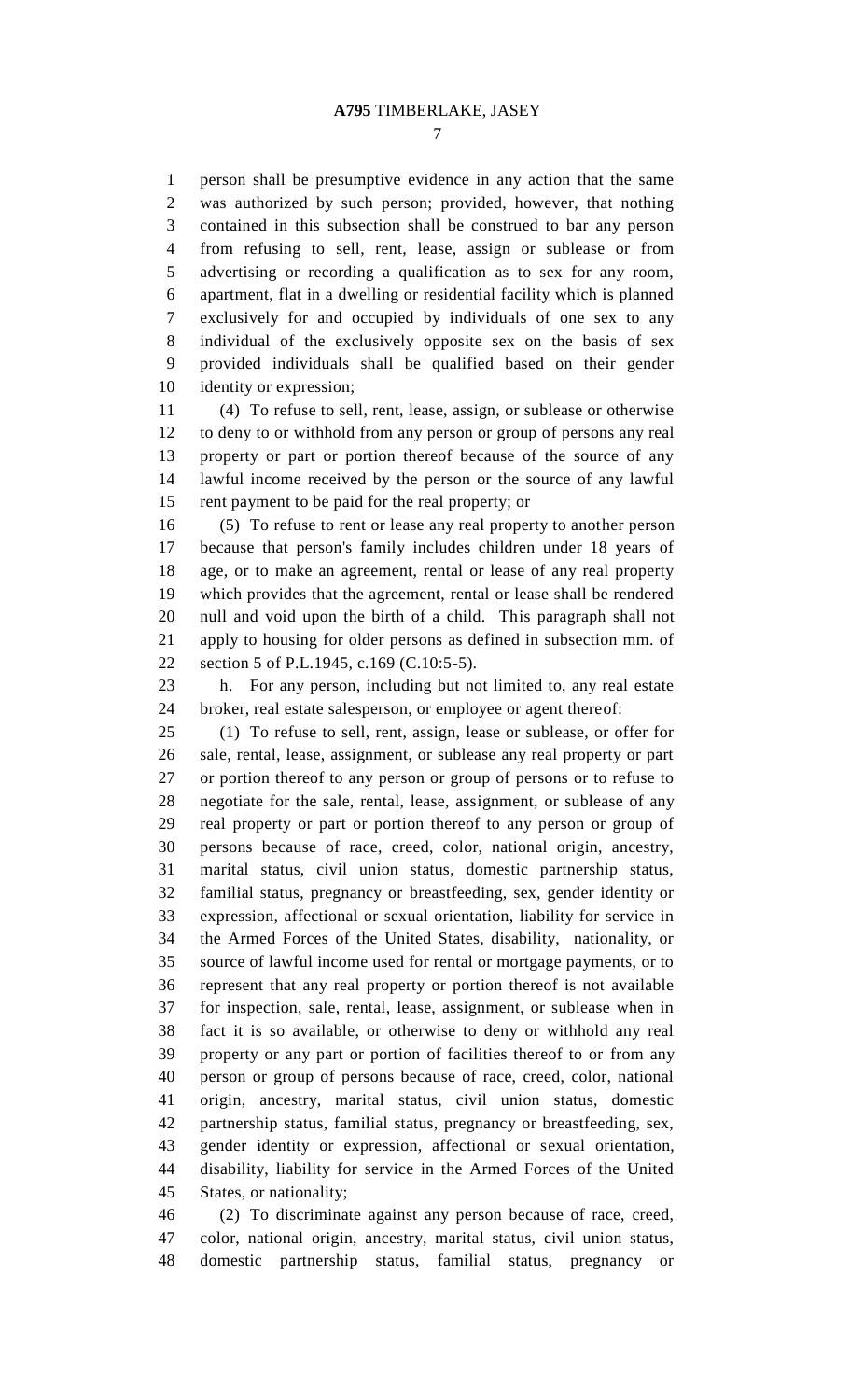breastfeeding, sex, gender identity or expression, affectional or sexual orientation, disability, liability for service in the Armed Forces of the United States, nationality, or source of lawful income used for rental or mortgage payments in the terms, conditions or privileges of the sale, rental, lease, assignment or sublease of any real property or part or portion thereof or in the furnishing of facilities or services in connection therewith;

 (3) To print, publish, circulate, issue, display, post, or mail, or cause to be printed, published, circulated, issued, displayed, posted or mailed any statement, advertisement, publication or sign, or to use any form of application for the purchase, rental, lease, assignment, or sublease of any real property or part or portion thereof or to make any record or inquiry in connection with the prospective purchase, rental, lease, assignment, or sublease of any real property or part or portion thereof which expresses, directly or indirectly, any limitation, specification or discrimination as to race, creed, color, national origin, ancestry, marital status, civil union status, domestic partnership status, familial status, pregnancy or breastfeeding, sex, gender identity or expression, affectional or sexual orientation, disability, liability for service in the Armed Forces of the United States, nationality, or source of lawful income used for rental or mortgage payments or any intent to make any such limitation, specification or discrimination, and the production of any such statement, advertisement, publicity, sign, form of application, record, or inquiry purporting to be made by any such person shall be presumptive evidence in any action that the same was authorized by such person; provided, however, that nothing contained in this subsection h., shall be construed to bar any person from refusing to sell, rent, lease, assign or sublease or from advertising or recording a qualification as to sex for any room, apartment, flat in a dwelling or residential facility which is planned exclusively for and occupied exclusively by individuals of one sex to any individual of the opposite sex on the basis of sex, provided individuals shall be qualified based on their gender identity or expression;

 (4) To refuse to sell, rent, lease, assign, or sublease or otherwise to deny to or withhold from any person or group of persons any real property or part or portion thereof because of the source of any lawful income received by the person or the source of any lawful rent payment to be paid for the real property; or

 (5) To refuse to rent or lease any real property to another person because that person's family includes children under 18 years of age, or to make an agreement, rental or lease of any real property which provides that the agreement, rental or lease shall be rendered null and void upon the birth of a child. This paragraph shall not apply to housing for older persons as defined in subsection mm. of section 5 of P.L.1945, c.169 (C.10:5-5).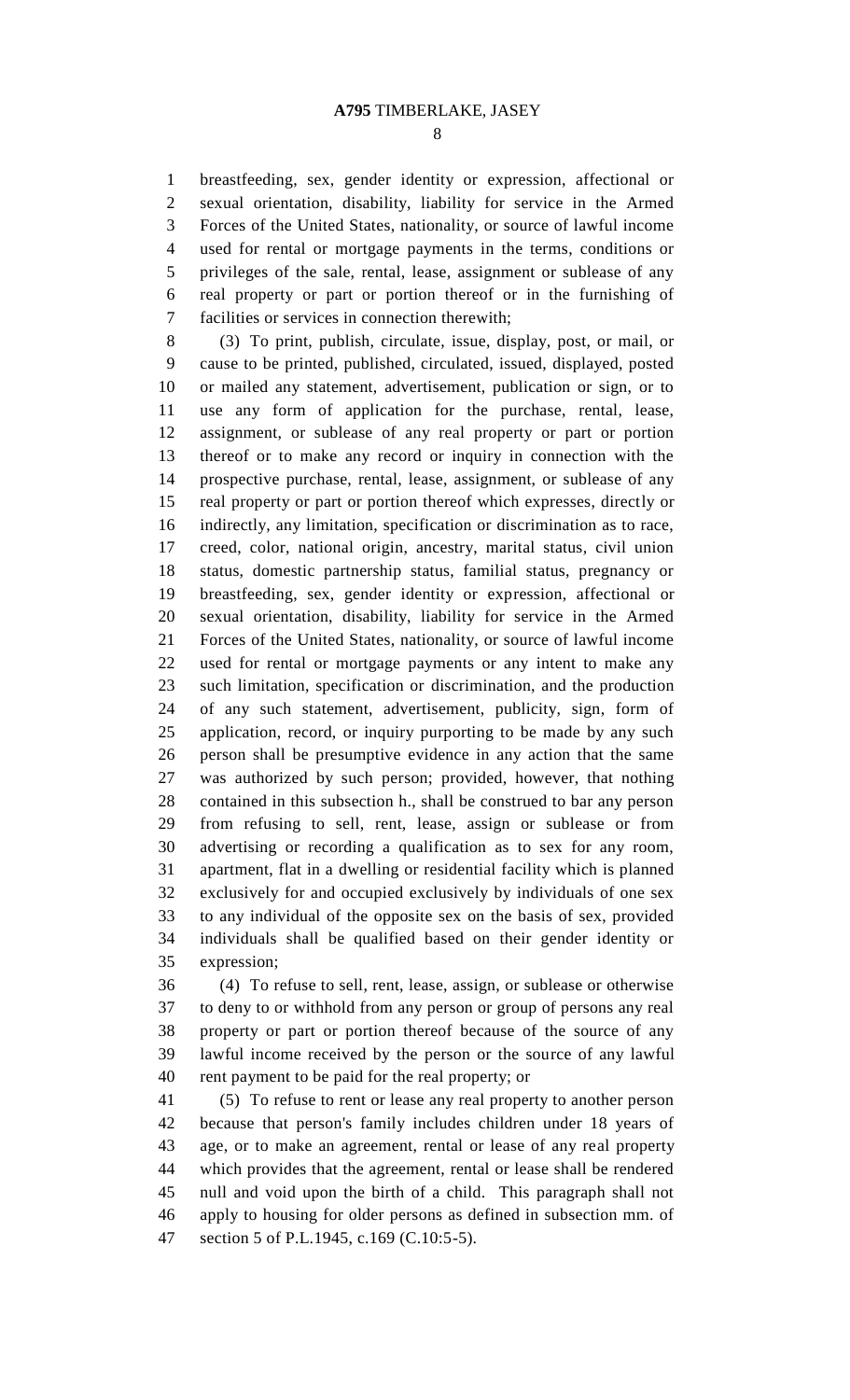i. For any person, bank, banking organization, mortgage company, insurance company or other financial institution, lender or credit institution involved in the making or purchasing of any loan or extension of credit, for whatever purpose, whether secured by residential real estate or not, including but not limited to financial assistance for the purchase, acquisition, construction, rehabilitation, repair or maintenance of any real property or part or portion thereof or any agent or employee thereof:

 (1) To discriminate against any person or group of persons because of race, creed, color, national origin, ancestry, marital status, civil union status, domestic partnership status, pregnancy or breastfeeding, sex, gender identity or expression, affectional or sexual orientation, disability, liability for service in the Armed Forces of the United States, familial status or nationality, in the granting, withholding, extending, modifying, renewing, or purchasing, or in the fixing of the rates, terms, conditions or provisions of any such loan, extension of credit or financial assistance or purchase thereof or in the extension of services in connection therewith;

 (2) To use any form of application for such loan, extension of credit or financial assistance or to make record or inquiry in connection with applications for any such loan, extension of credit or financial assistance which expresses, directly or indirectly, any limitation, specification or discrimination as to race, creed, color, national origin, ancestry, marital status, civil union status, domestic partnership status, pregnancy or breastfeeding, sex, gender identity or expression, affectional or sexual orientation, disability, liability for service in the Armed Forces of the United States, familial status or nationality or any intent to make any such limitation, specification or discrimination; unless otherwise required by law or regulation to retain or use such information;

(3) (Deleted by amendment, P.L.2003, c.180).

 (4) To discriminate against any person or group of persons because of the source of any lawful income received by the person or the source of any lawful rent payment to be paid for the real property; or

 (5) To discriminate against any person or group of persons because that person's family includes children under 18 years of age, or to make an agreement or mortgage which provides that the agreement or mortgage shall be rendered null and void upon the birth of a child. This paragraph shall not apply to housing for older persons as defined in subsection mm. of section 5 of P.L.1945, c.169 (C.10:5-5).

 j. For any person whose activities are included within the scope of this act to refuse to post or display such notices concerning the rights or responsibilities of persons affected by this act as the Attorney General may by regulation require.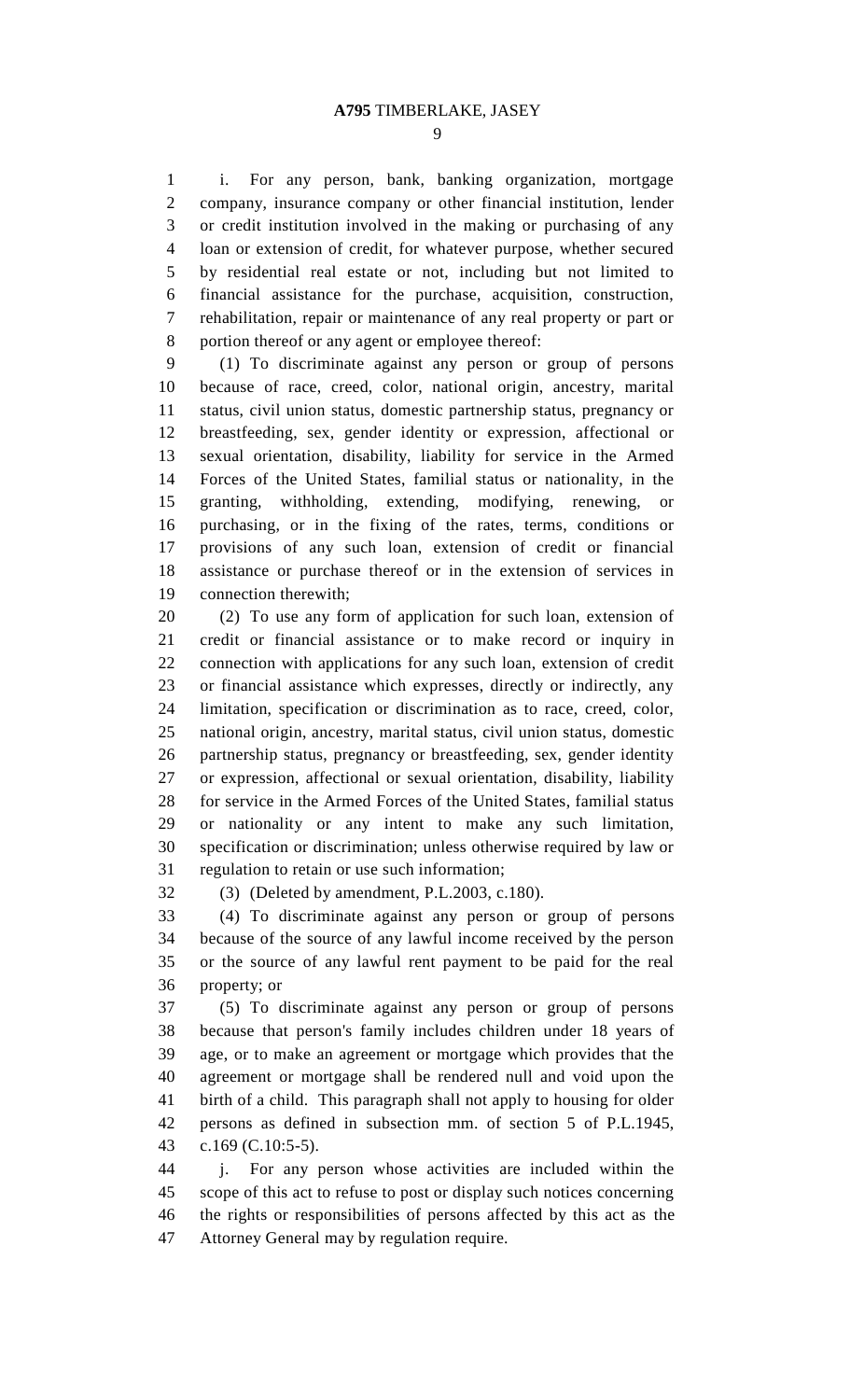k. For any real estate broker, real estate salesperson or employee or agent thereof or any other individual, corporation, partnership, or organization, for the purpose of inducing a transaction for the sale or rental of real property from which transaction such person or any of its members may benefit financially, to represent that a change has occurred or will or may occur in the composition with respect to race, creed, color, national origin, ancestry, marital status, civil union status, domestic partnership status, familial status, pregnancy or breastfeeding, sex, gender identity or expression, affectional or sexual orientation, disability, liability for service in the Armed Forces of the United States, nationality, or source of lawful income used for rental or mortgage payments of the owners or occupants in the block, neighborhood or area in which the real property is located, and to represent, directly or indirectly, that this change will or may result in undesirable consequences in the block, neighborhood or area in which the real property is located, including, but not limited to the lowering of property values, an increase in criminal or anti-social behavior, or a decline in the quality of schools or other facilities.

 l. For any person to refuse to buy from, sell to, lease from or to, license, contract with, or trade with, provide goods, services or information to, or otherwise do business with any other person on the basis of the race, creed, color, national origin, ancestry, age, pregnancy or breastfeeding, sex, gender identity or expression, affectional or sexual orientation, marital status, civil union status, domestic partnership status, liability for service in the Armed Forces of the United States, disability, nationality, or source of lawful income used for rental or mortgage payments of such other person or of such other person's spouse, partners, members, stockholders, directors, officers, managers, superintendents, agents, employees, business associates, suppliers, or customers. This subsection shall not prohibit refusals or other actions (1) pertaining to employee-employer collective bargaining, labor disputes, or unfair labor practices, or (2) made or taken in connection with a protest of unlawful discrimination or unlawful employment practices.

m. For any person to:

 (1) Grant or accept any letter of credit or other document which evidences the transfer of funds or credit, or enter into any contract for the exchange of goods or services, where the letter of credit, contract, or other document contains any provisions requiring any person to discriminate against or to certify that he, she or it has not dealt with any other person on the basis of the race, creed, color, national origin, ancestry, age, pregnancy or breastfeeding, sex, gender identity or expression, affectional or sexual orientation, marital status, civil union status, domestic partnership status, disability, liability for service in the Armed Forces of the United States, or nationality of such other person or of such other person's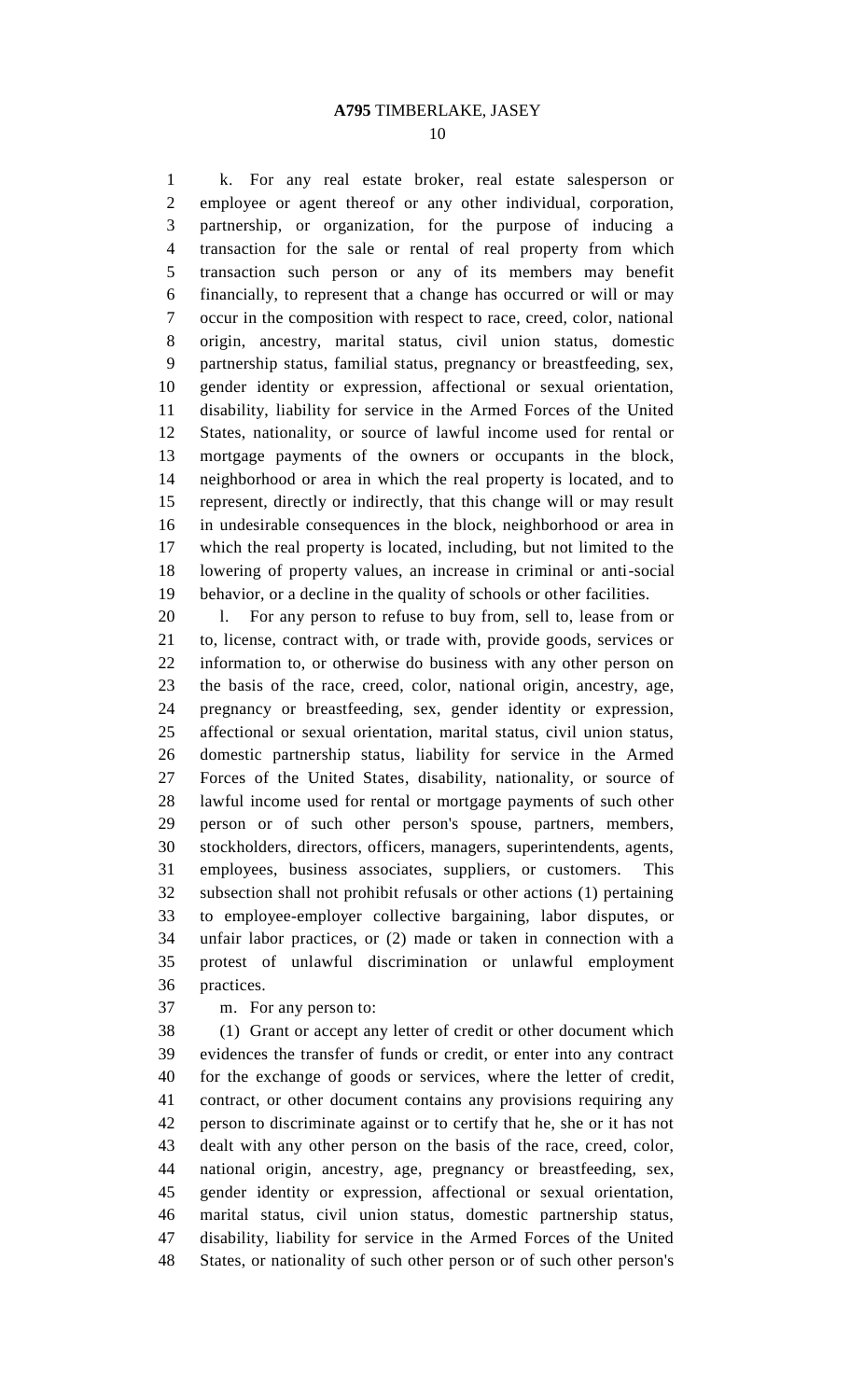spouse, partners, members, stockholders, directors, officers, managers, superintendents, agents, employees, business associates, suppliers, or customers.

 (2) Refuse to grant or accept any letter of credit or other document which evidences the transfer of funds or credit, or refuse to enter into any contract for the exchange of goods or services, on the ground that it does not contain such a discriminatory provision or certification.

 The provisions of this subsection shall not apply to any letter of credit, contract, or other document which contains any provision pertaining to employee-employer collective bargaining, a labor dispute or an unfair labor practice, or made in connection with the protest of unlawful discrimination or an unlawful employment practice, if the other provisions of such letter of credit, contract, or other document do not otherwise violate the provisions of this subsection.

 n. For any person to aid, abet, incite, compel, coerce, or induce the doing of any act forbidden by subsections l. and m. of section 11 of P.L.1945, c.169 (C.10:5-12), or to attempt, or to conspire to do so. Such prohibited conduct shall include, but not be limited to:

 (1) Buying from, selling to, leasing from or to, licensing, contracting with, trading with, providing goods, services, or information to, or otherwise doing business with any person because that person does, or agrees or attempts to do, any such act or any act prohibited by this subsection; or

 (2) Boycotting, commercially blacklisting or refusing to buy from, sell to, lease from or to, license, contract with, provide goods, services or information to, or otherwise do business with any person because that person has not done or refuses to do any such act or any act prohibited by this subsection; provided that this subsection shall not prohibit refusals or other actions either pertaining to employee-employer collective bargaining, labor disputes, or unfair labor practices, or made or taken in connection with a protest of unlawful discrimination or unlawful employment practices.

 o. For any multiple listing service, real estate brokers' organization or other service, organization or facility related to the business of selling or renting dwellings to deny any person access to or membership or participation in such organization, or to discriminate against such person in the terms or conditions of such access, membership, or participation, on account of race, creed, color, national origin, ancestry, age, marital status, civil union status, domestic partnership status, familial status, pregnancy or breastfeeding, sex, gender identity or expression, affectional or sexual orientation, disability, liability for service in the Armed Forces of the United States or nationality.

 p. Nothing in the provisions of this section shall affect the ability of an employer to require employees to adhere to reasonable workplace appearance, grooming and dress standards not precluded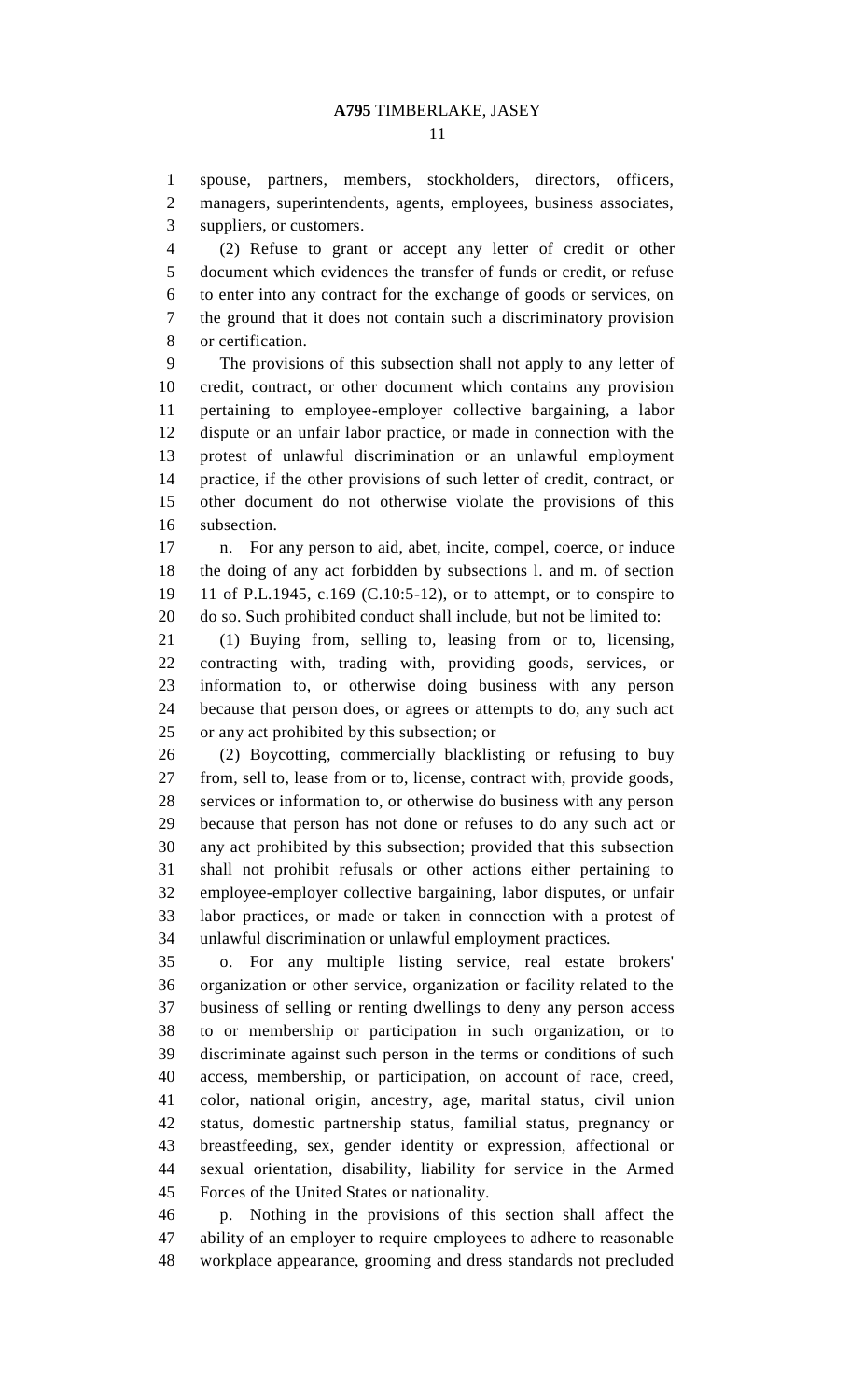by other provisions of State or federal law, except that an employer

shall allow an employee to appear, groom and dress consistent with

the employee's gender identity or expression.

 q. (1) For any employer to impose upon a person as a condition of obtaining or retaining employment, including opportunities for promotion, advancement or transfers, any terms or conditions that would require a person to violate or forego a sincerely held religious practice or religious observance, including but not limited to the observance of any particular day or days or any portion thereof as a Sabbath or other holy day in accordance with the requirements of the religion or religious belief, unless, after engaging in a bona fide effort, the employer demonstrates that it is unable to reasonably accommodate the employee's religious observance or practice without undue hardship on the conduct of the employer's business. Notwithstanding any other provision of law to the contrary, an employee shall not be entitled to premium wages or premium benefits for work performed during hours to which those premium wages or premium benefits would ordinarily be applicable, if the employee is working during those hours only as an accommodation to his religious requirements. Nothing in this subsection q. shall be construed as reducing:

 (a) The number of the hours worked by the employee which are counted towards the accruing of seniority, pension or other benefits; or

 (b) Any premium wages or benefits provided to an employee pursuant to a collective bargaining agreement.

 (2) For an employer to refuse to permit an employee to utilize leave, as provided for in this subsection q., which is solely used to accommodate the employee's sincerely held religious observance or practice. Except where it would cause an employer to incur an undue hardship, no person shall be required to remain at his place of employment during any day or days or portion thereof that, as a requirement of his religion, he observes as his Sabbath or other holy day, including a reasonable time prior and subsequent thereto for travel between his place of employment and his home; provided that any such absence from work shall, wherever practicable in the reasonable judgment of the employer, be made up by an equivalent amount of time and work at some other mutually convenient time, or shall be charged against any leave with pay ordinarily granted, other than sick leave, and any such absence not so made up or charged, may be treated by the employer of that person as leave taken without pay.

 (3) (a) For purposes of this subsection q., "undue hardship" means an accommodation requiring unreasonable expense or difficulty, unreasonable interference with the safe or efficient operation of the workplace or a violation of a bona fide seniority system or a violation of any provision of a bona fide collective bargaining agreement.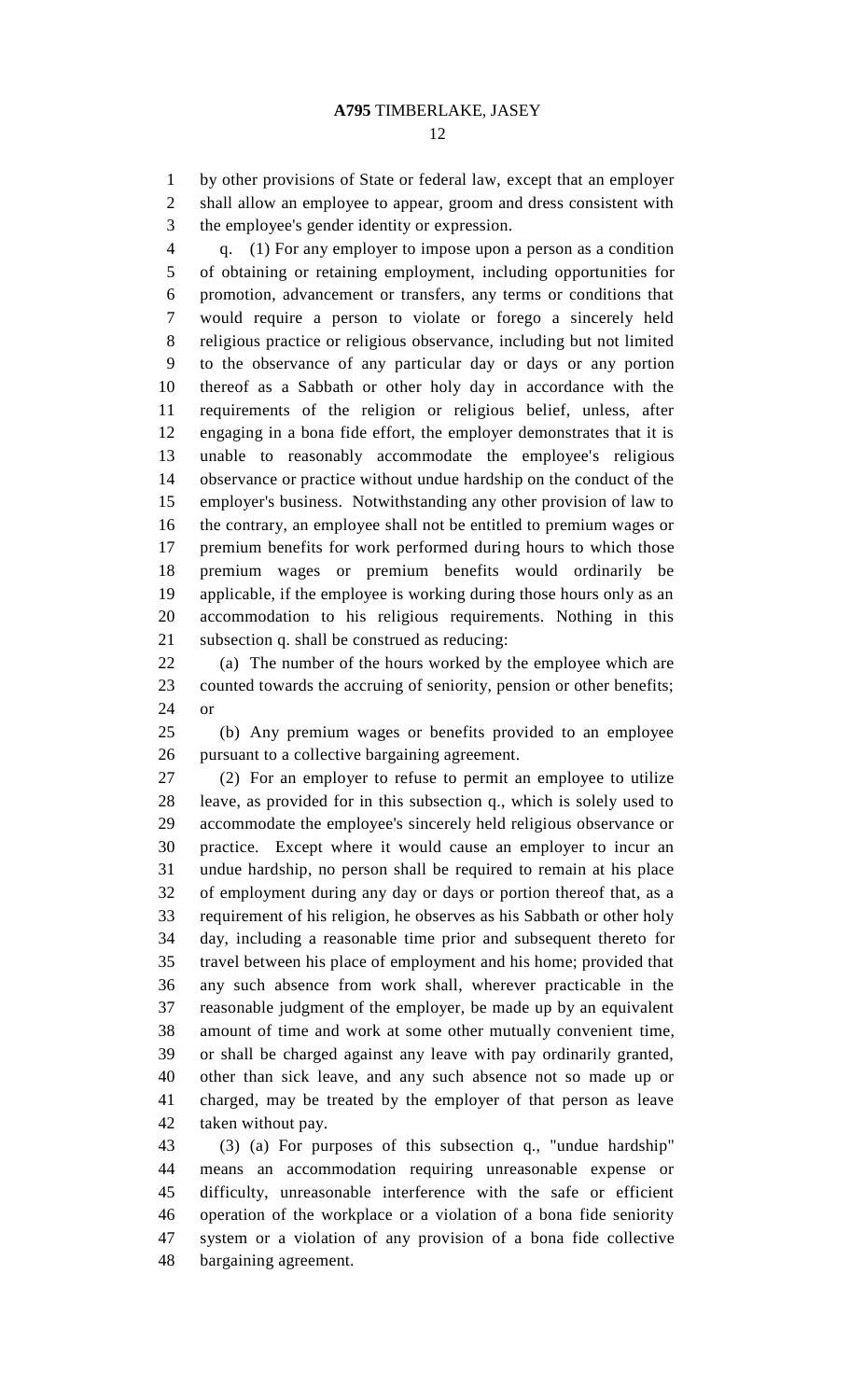(b) In determining whether the accommodation constitutes an undue hardship, the factors considered shall include:

 (i) The identifiable cost of the accommodation, including the costs of loss of productivity and of retaining or hiring employees or transferring employees from one facility to another, in relation to the size and operating cost of the employer.

 (ii) The number of individuals who will need the particular accommodation for a sincerely held religious observance or practice.

 (iii) For an employer with multiple facilities, the degree to which the geographic separateness or administrative or fiscal relationship of the facilities will make the accommodation more difficult or expensive.

 (c) An accommodation shall be considered to constitute an undue hardship if it will result in the inability of an employee to perform the essential functions of the position in which he or she is employed.

 (d) (i) The provisions of this subsection q. shall be applicable only to reasonable accommodations of religious observances and shall not supersede any definition of undue hardship or standards for reasonable accommodation of the disabilities of employees.

 (ii) This subsection q. shall not apply where the uniform application of terms and conditions of attendance to employees is essential to prevent undue hardship to the employer. The burden of proof regarding the applicability of this subparagraph (d) shall be upon the employer.

 r. For any employer to take reprisals against any employee for requesting from, discussing with, or disclosing to, any other employee or former employee of the employer, a lawyer from whom the employee seeks legal advice, or any government agency information regarding the job title, occupational category, and rate of compensation, including benefits, of the employee or any other employee or former employee of the employer, or the gender, race, ethnicity, military status, or national origin of the employee or any other employee or former employee of the employer, regardless of whether the request was responded to, or to require, as a condition of employment, any employee or prospective employee to sign a waiver, or to otherwise require an employee or prospective employee to agree, not to make those requests or disclosures. Nothing in this subsection shall be construed to require an employee to disclose such information about the employee herself to any other employee or former employee of the employer or to any authorized representative of the other employee or former employee.

 s. For an employer to treat, for employment-related purposes, a woman employee that the employer knows, or should know, is affected by pregnancy or breastfeeding in a manner less favorable than the treatment of other persons not affected by pregnancy or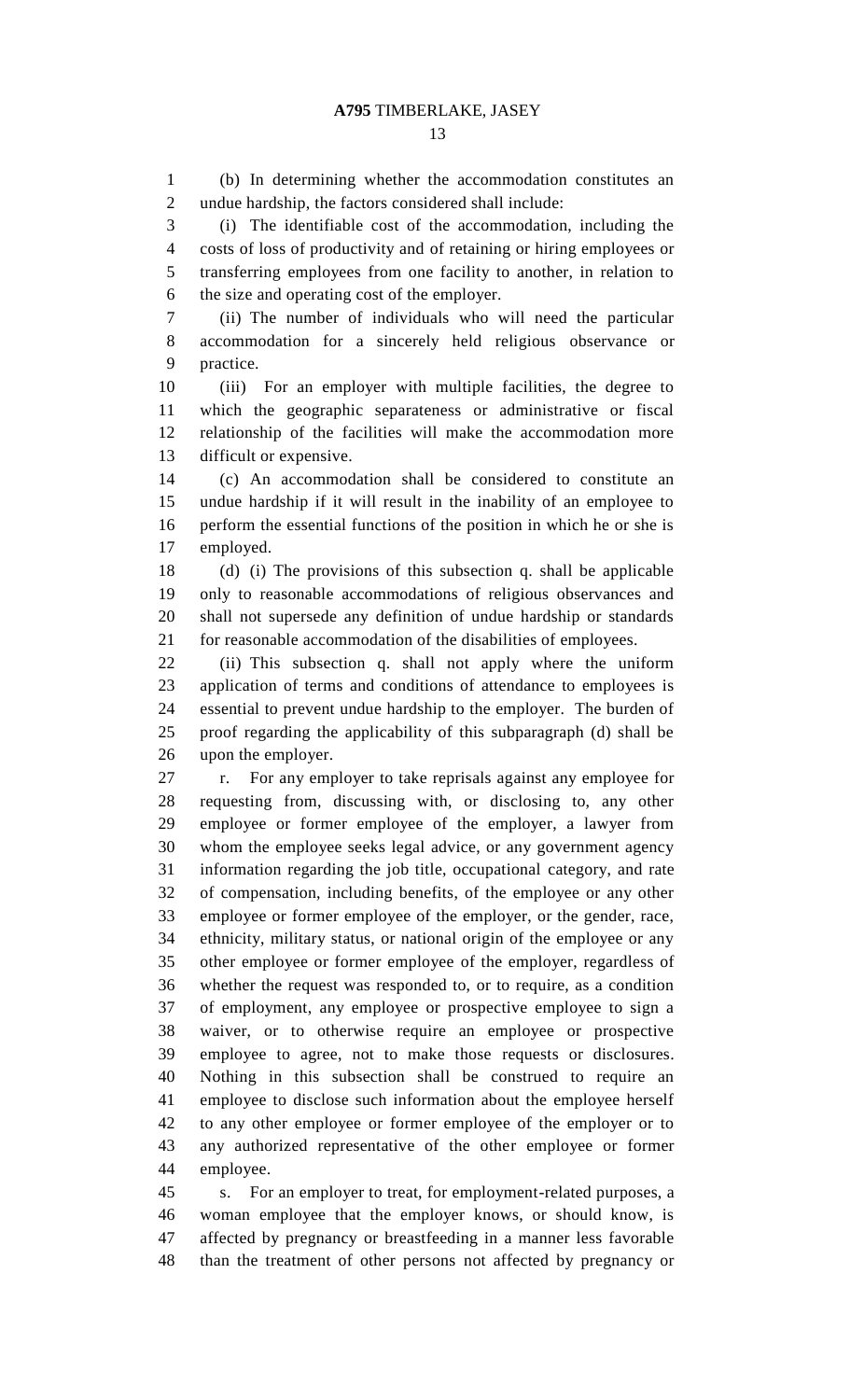breastfeeding but similar in their ability or inability to work. In addition, an employer of an employee who is a woman affected by pregnancy shall make available to the employee reasonable accommodation in the workplace, such as bathroom breaks, breaks for increased water intake, periodic rest, assistance with manual labor, job restructuring or modified work schedules, and temporary transfers to less strenuous or hazardous work, for needs related to the pregnancy when the employee, based on the advice of her physician, requests the accommodation, and, in the case of **[**a**]** an employee breast feeding her **[**infant**]** child for such time as the employee desires, the accommodation shall include reasonable break time each day and a modified work schedule to the employee and a suitable room or other location with privacy, other than a **[**toilet stall**]** restroom, in close proximity to the work area for the employee to express breast milk for the child, unless the employer can demonstrate that providing the accommodation would be an undue hardship on the business operations of the employer. The employer shall not in any way penalize the employee in terms, conditions or privileges of employment for requesting or using the accommodation. Workplace accommodation provided pursuant to this subsection and paid or unpaid leave provided to an employee affected by pregnancy or breastfeeding shall not be provided in a manner less favorable than accommodations or leave provided to other employees not affected by pregnancy or breastfeeding but similar in their ability or inability to work. This subsection shall not be construed as otherwise increasing or decreasing any employee's rights under law to paid or unpaid leave in connection with pregnancy or breastfeeding.

 For the purposes of this section "pregnancy or breastfeeding" means pregnancy, childbirth, and breast feeding or expressing milk for breastfeeding, or medical conditions related to pregnancy, childbirth, or breastfeeding, including recovery from childbirth.

 For the purposes of this subsection, in determining whether an accommodation would impose undue hardship on the operation of an employer's business, the factors to be considered include: the overall size of the employer's business with respect to the number of employees, number and type of facilities, and size of budget; the type of the employer's operations, including the composition and structure of the employer's workforce; the nature and cost of the accommodation needed, taking into consideration the availability of tax credits, tax deductions, and outside funding; and the extent to which the accommodation would involve waiver of an essential requirement of a job as opposed to a tangential or non-business necessity requirement.

 t. For an employer to pay any of its employees who is a member of a protected class at a rate of compensation, including benefits, which is less than the rate paid by the employer to employees who are not members of the protected class for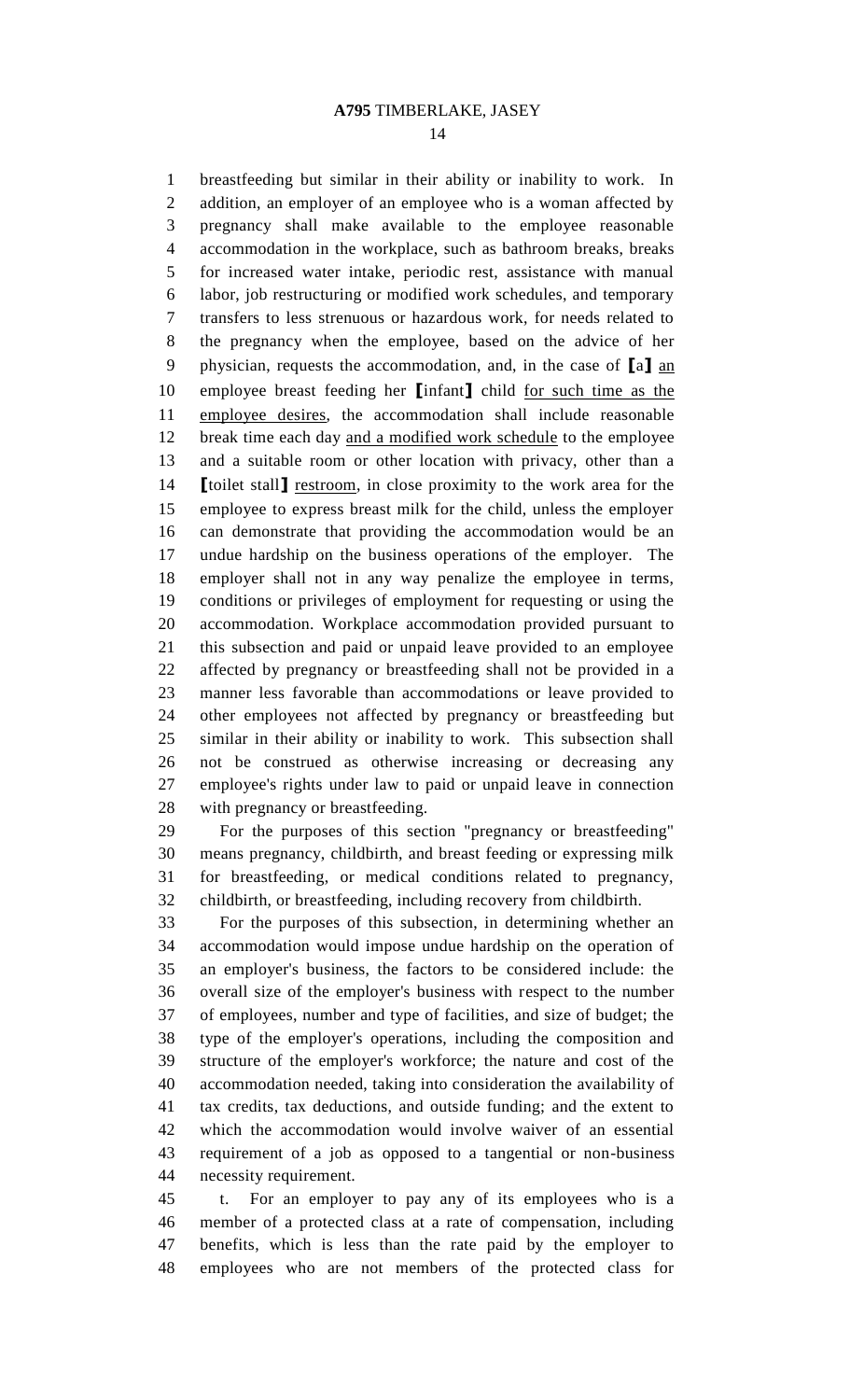substantially similar work, when viewed as a composite of skill, effort and responsibility. An employer who is paying a rate of compensation in violation of this subsection shall not reduce the rate of compensation of any employee in order to comply with this subsection. An employer may pay a different rate of compensation only if the employer demonstrates that the differential is made pursuant to a seniority system, a merit system, or the employer demonstrates:

 (1) That the differential is based on one or more legitimate, bona fide factors other than the characteristics of members of the protected class, such as training, education or experience, or the 12 quantity or quality of production;

 (2) That the factor or factors are not based on, and do not perpetuate, a differential in compensation based on sex or any other characteristic of members of a protected class;

(3) That each of the factors is applied reasonably;

 (4) That one or more of the factors account for the entire wage differential; and

 (5) That the factors are job-related with respect to the position in question and based on a legitimate business necessity. A factor based on business necessity shall not apply if it is demonstrated that there are alternative business practices that would serve the same business purpose without producing the wage differential.

 Comparisons of wage rates shall be based on wage rates in all of an employer's operations or facilities. For the purposes of this subsection, "member of a protected class" means an employee who has one or more characteristics, including race, creed, color, national origin, nationality, ancestry, age, marital status, civil union status, domestic partnership status, affectional or sexual orientation, genetic information, pregnancy, sex, gender identity or expression, disability or atypical hereditary cellular or blood trait of any individual, or liability for service in the armed forces, for which subsection a. of this section prohibits an employer from refusing to hire or employ or barring or discharging or requiring to retire from employment or discriminating against the individual in compensation or in terms, conditions or privileges of employment. (cf: P.L.2018, c.9, s.2)

- 
- 2. This act shall take effect immediately.
- 
- 
- 

### STATEMENT

 This bill would clarify protections provided in the "Law Against Discrimination" to working mothers who are breast feeding. Specifically, the bill provides that an employer is required to accommodate a breast feeding employee for as long as the employee desires. Additionally, the bill clarifies that breast feeding